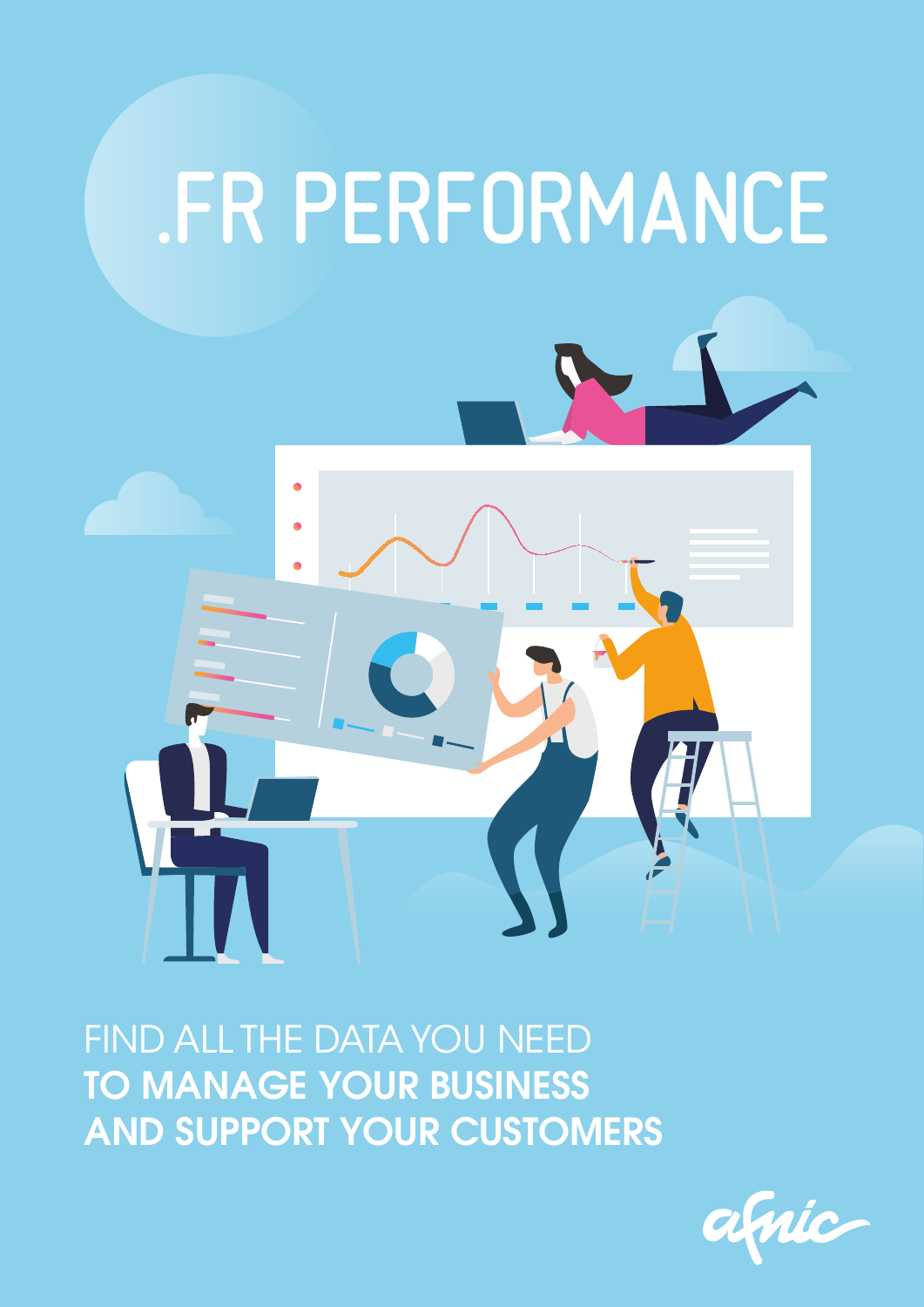

Missing information to Need to know your customers better?

# **A SOLUTION TAILORED TO YOUR NEEDS**



### TO MONITOR YOUR BUSINESS:

## **ESSENTIEL**

Provides the indicators you need to make the monitoring of your administrative and financial activity and reporting easier.

- Dashboard
- Overview of your portfolio
- Monitoring of operations on domain names

*> included for all registrars*

TO KNOW YOUR CUSTOMERS BETTER AND BENCHMARK YOUR BUSINESS:

# **CROISSANCE**

Provides more information about your portfolio and your customers so you can compare yourself with other market players and carry out targeted operations.

- Customer segmentation by industry, geographic area, size, etc.
- Data on incoming and outgoing transfers
- Analysis of your performance compared with the market
- *> included for* **«** *option 1* **»***, in beta version for 2019*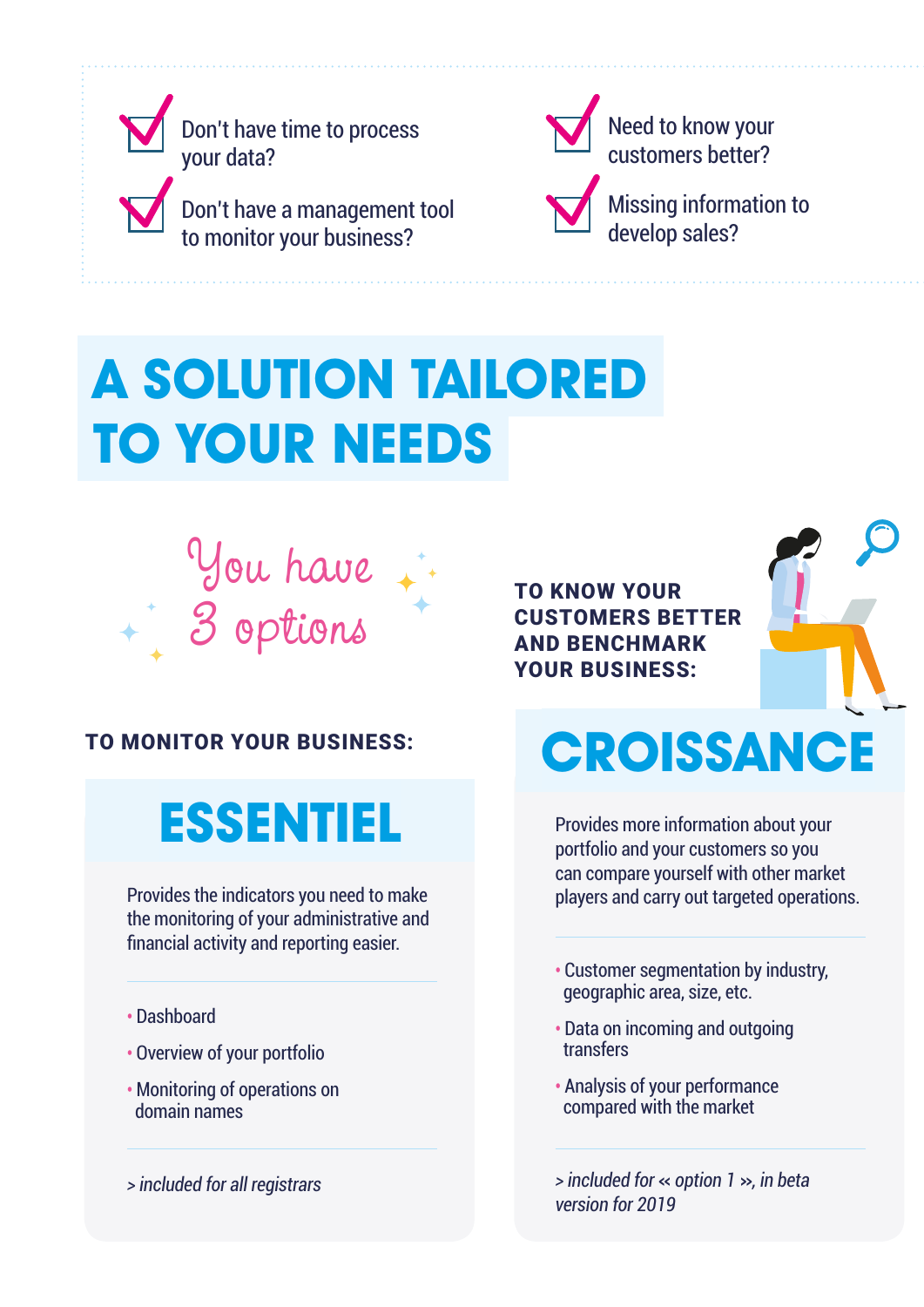

## **How to subscribe to the Platinium offer:**

Contact your customer relationship officer to receive **Platinium contract.**



Once the contract is signed, **the services will be accessible via your Extranet.**

**Unlimited log-on 24/7.**



**24/7**

#### **Platinium Service**

\*\*\*

The Platinium service is available for **€ 290 excl. VAT / month** with a minimum commitment of

**€ 290 excl. VAT/month**